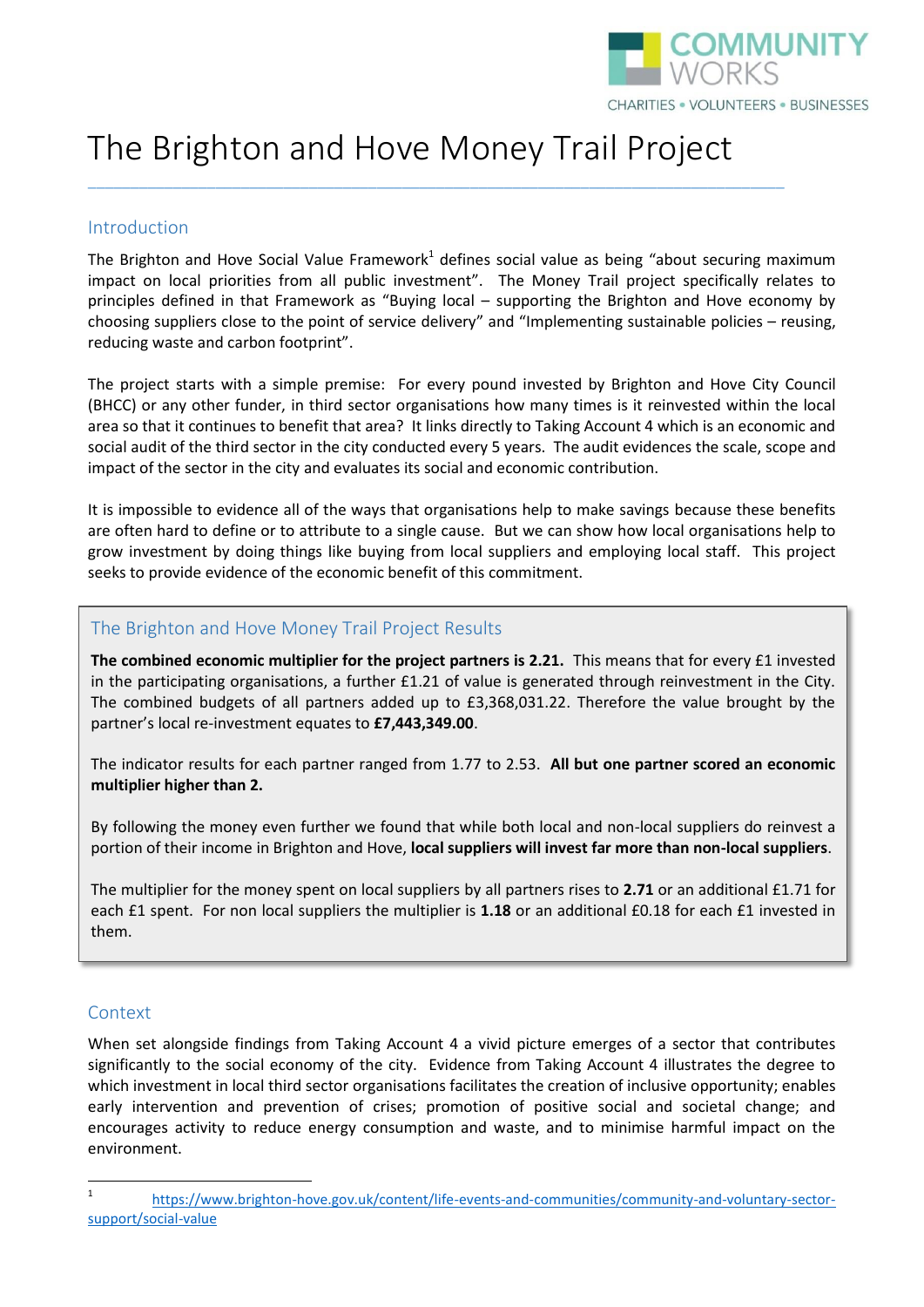# Background

The [New Economics Foundation](https://neweconomics.org/) (NEF)<sup>2</sup> devised methodology called Local Multiplier 3<sup>3</sup> (LM3) around the following premise:

#### **Blue fingerprints: who touches local money?**

Suppose you painted a pound coin blue and watched where it went. Every time it changed hands within a community, it meant income for a local person. If the blue paint were to come off onto people's fingertips, how many people would have blue fingers before the money finally left the community? The more times it changes hands, the better for that community. In fact, money that is re-spent in a local area is the same as attracting new money into that area. Either way, it is new money into the hands of the person who receives it. What you want to know is: what happened to that blue pound coin and the fingers it touched? And that's what our tool does – it follows the trail of the blue pound coin so you know where your money is going in your local economy. (The Money Trail, New Economics Foundation and the Countryside Agency 2002) <sup>4</sup>

#### Methodology

NEF explain that the notion of a 'multiplier' has been used since the 1930's to study all sorts of economic problems. It reflects the degree to which the value of an investment is increased each time it is reinvested within a defined local area. It has mainly been used to look at the economy at the national or regional level (or 'macroeconomic' level). NEF adapted this to make it relevant at the local and organisational level ('microeconomic'). It is called Local Multiplier 3 because it measures the first three rounds of spending.

LM3 Online<sup>5</sup> has developed a licenced software tool that applies this methodology and calculates an economic multiplier for participating organisations. Following purchase of a licence, a workshop delivered by LM3 Online was held for partners to provide an overview of the methodology and a demonstration of the software. The process involved five key stages:

- 1. Project name: We chose to call it the Brighton and Hove Money Trail Project: Our project calculated a single multiplier to reflect the impact of the partnership as a whole. However, the software also calculated a unique multiplier for each partner based on their spending.
- 2. Definition of 'local': We selected the Brighton and Hove City Council boundary.
- 3. Core budget: Partners used turnover accounted for in their most recent audited accounts.
- 4. Project costs: Costs related to expenditure detailed in the accounts and were split into the following categories:
	- Direct employment costs, split between staff based locally and those that are not.
	- Suppliers of goods and services with a contact name, email address and post code.
	- Other direct costs. This included services where there is unlikely to be a direct relationship, such as electricity, insurance and pension providers. Global data exists for these kinds of services and it is possible to apply a proxy.
- 5. Running the software: Suppliers were sent a unique login and provided with instructions to use the software in order to estimate the percentage of the monies spent by partners on their services which they re-spend in the local area.

5 <https://www.lm3online.com/>

 $\overline{a}$ 

<sup>&</sup>lt;sup>2</sup> New Economics Foundation https://neweconomics.org/

<sup>&</sup>lt;sup>3</sup> <https://www.nefconsulting.com/our-services/evaluation-impact-assessment/local-multiplier-3/>

<sup>&</sup>lt;sup>4</sup> The Money Trail: Measuring your impact on the local economy using LM3. New Economics Foundation and the Countryside Agenc[y http://nefconsulting.com/wp-content/uploads/2017/05/TheMoneyTrail.pdf](http://nefconsulting.com/wp-content/uploads/2017/05/TheMoneyTrail.pdf)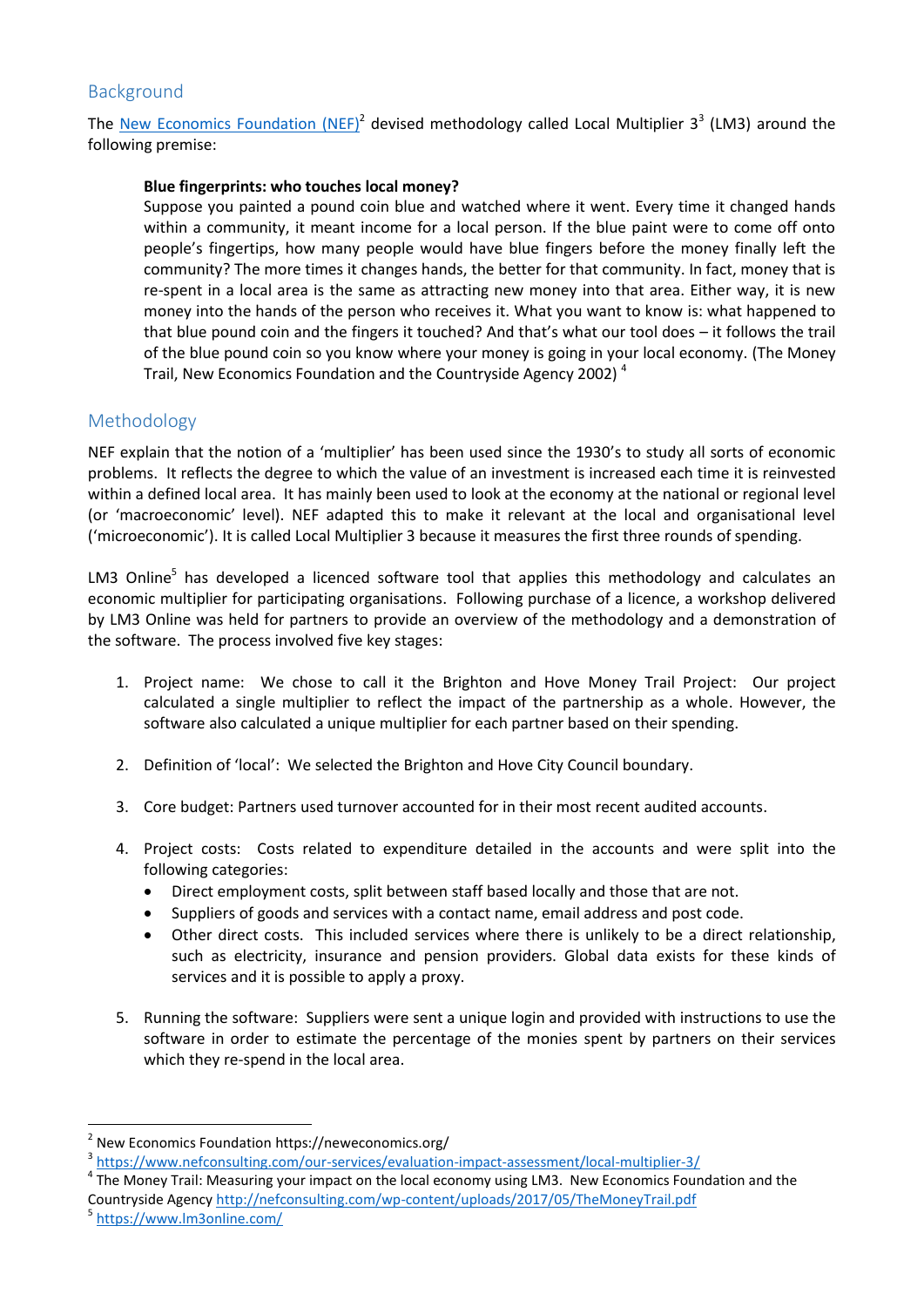# Methodological challenges and learning

The definition of local presented a specific challenge and formed a key part of the debate at the introductory workshop. For partners that work with food and food producers the definition was particularly pertinent because most local producers are outside of the city boundary by necessity. While there was an accepted logic to using the city boundary, it doesn't necessarily show the full picture if the item you need to buy can't be purchased from within the city. Important to note was the extent to which partners choose to purchase as close to the city as possible.

At the project implementation stage, a significant challenge lay in getting suppliers to understand the project and to take part. Partners made personal approaches to suppliers in advance of the project launch to explain its purpose, the process and to encourage them to take part. The most likely to participate were those with a direct relationship with the partner organisations who had also been forewarned.

The size and complexity of a supplier organisation was also a factor in gathering responses. Small, local suppliers were more likely to know exactly where and how money spent on their services would then be respent. They were also the most likely to understand the principle and purpose behind the methodology because of their own close connections with the local area. In larger organisations the challenge was finding the right person with the oversight and authority to provide the information.

A significant challenge, particularly for the smaller partners to this project, was that their greatest expenses were likely to be with BHCC on rent, business rates and buildings insurance. While BHCC was able to confirm that this would most likely all be re-spent in the local area, because of the size and complexity of the organisation, it was unable to provide the estimated percentage for the Authority's spend in the local area. A proxy estimate of 66% local spend, based on information gathered from other Local Authority areas, was used. Given confirmation that all income from such sources is used for local services and capital projects, this is likely to be a low estimate.

A confidence rating of 40% of the value of expenditure on suppliers was applied to ensure partners each achieved enough responses to make the findings valid. All but two of the partners achieved responses that equated to more than 40% of their supplier expenditure value. The remaining two both achieved ratings between 38% and 39% which were deemed close enough.

# Economic Impact

[Taking Account 4](https://www.bhcommunityworks.org.uk/taking-account-4/) reports that the total income for responding third sector organisations in 2018 was £75 million, and that the estimated income of the sector as a whole in Brighton and Hove is £97 million<sup>6</sup>. In Taking Account 3, undertaken in 2013, a proxy local economic multiplier of 1.75 was used to estimate the value of the contribution that local organisations make. When applied to 2018 income data this indicator suggests that the third sector contributes **£170 million** per year to the economy of the city.

While our cohort of 9 organisations involved in the project, ranging from small, medium and large, is not large enough to draw conclusions for the whole sector, it does suggest that a multiplier of 1.75 is a low estimate. At the least, the calculation of 2.21 might be considered within a range, with 1.75 as low and 2.21 a high estimate. At 2.21 the total estimated contribution of the sector rises to **£214,370,000**.

# Project Partners

**.** 

The project was funded via the BHCC Collaboration Fund and has been supported by LM3 Online. It is formed of nine local organisations engaged in partnerships that have previously received BHCC Communities Fund grants. Project Partners are:

- Community Works
- Brighton and Hove Food Partnership

<sup>&</sup>lt;sup>6</sup> Taking Account 4 (Community Works and the University of Brighton 2019) [www.takingaccount.org.uk](http://www.takingaccount.org.uk/)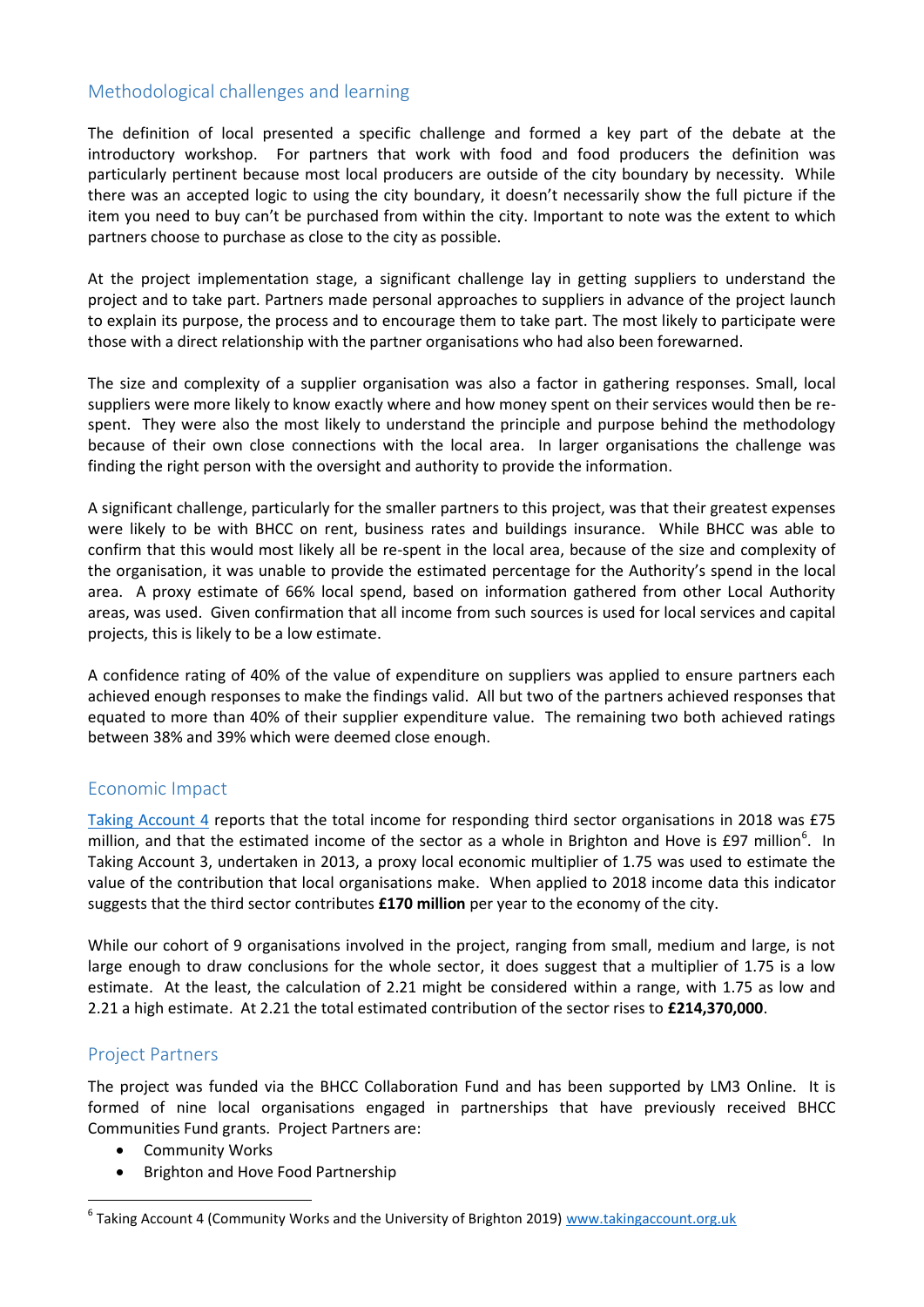- The Real Junk Food Project
- Fareshare Sussex
- Grow
- The Trust for Developing Communities
- Hollingdean Development Trust
- **•** Community Base
- St Georges Hall, Moulsecoomb

The partners reflect the range of small, medium and large organisations as defined by income in the [NCVO](https://data.ncvo.org.uk/)  [UK Civil Society Almanac](https://data.ncvo.org.uk/)<sup>7</sup>. Income bracket:

- $\bullet$  4 Small = £10k £100k
- $\bullet$  4 Medium = £100k £1m
- $\bullet$  1 Large =  $f1m f10m$

The smallest and largest organisations in the partnership reported an income of £13,734 and £1,519,451 respectively.

#### Conclusion

It has long been recognised that there is a value in local investment, as illustrated by its inclusion as a principle in the Brighton and Hove Social Value Framework. The findings from this project suggest that local third sector organisations and indeed, local suppliers and tradespeople, are acutely aware of the benefits of 'buying local'.

There are clear environmental benefits in minimising the impact of harmful  $CO<sub>2</sub>$  emissions through reducing travel and transportation costs, but also wider economic benefits through investing in local staff, a local supply chain and in supporting the development of local trade and infrastructure.

While we can't claim that our indicator of 2.21 can be applied to the third sector as a whole, we can illustrate the degree to which local sector organisations attempt to invest in the local economy and mitigate harmful impact on the environment. The project also demonstrates the benefit of a focus on buying local both to the local economy but also a local ecosystem of mutual support and self help.

A clear outcome for the partners from this project will be **ongoing commitment** to more formalised approaches to principles around **buying local alongside ethical purchasing**. We hope that other local organisations might use the findings from this project to **begin or to increase their own monitoring and consideration of local spend**.

We hope that the lessons learnt from this project might also inform future **discussion, debate and learning across all sectors** around social value, particularly in the context of commissioning and contracting of services and supplies.

#### Recommendations

**.** 

- 1. To share the results and conclusions from this research with sector colleagues as well as partners from other sectors.
- 2. To raise awareness of the need across all sectors to consider the potential beneficial impact of local spending alongside any other assessment of quality and value.
- 3. To raise awareness of the project learning and seek inclusion in cross sector social value training.
- 4. To include a review of the Money Trail Project in the planned event to be held in Autumn 2019 to share learning from Taking Account 4 and agree next steps.

<sup>&</sup>lt;sup>7</sup> NCVO UK Civil Society Almanac 2018<https://data.ncvo.org.uk/>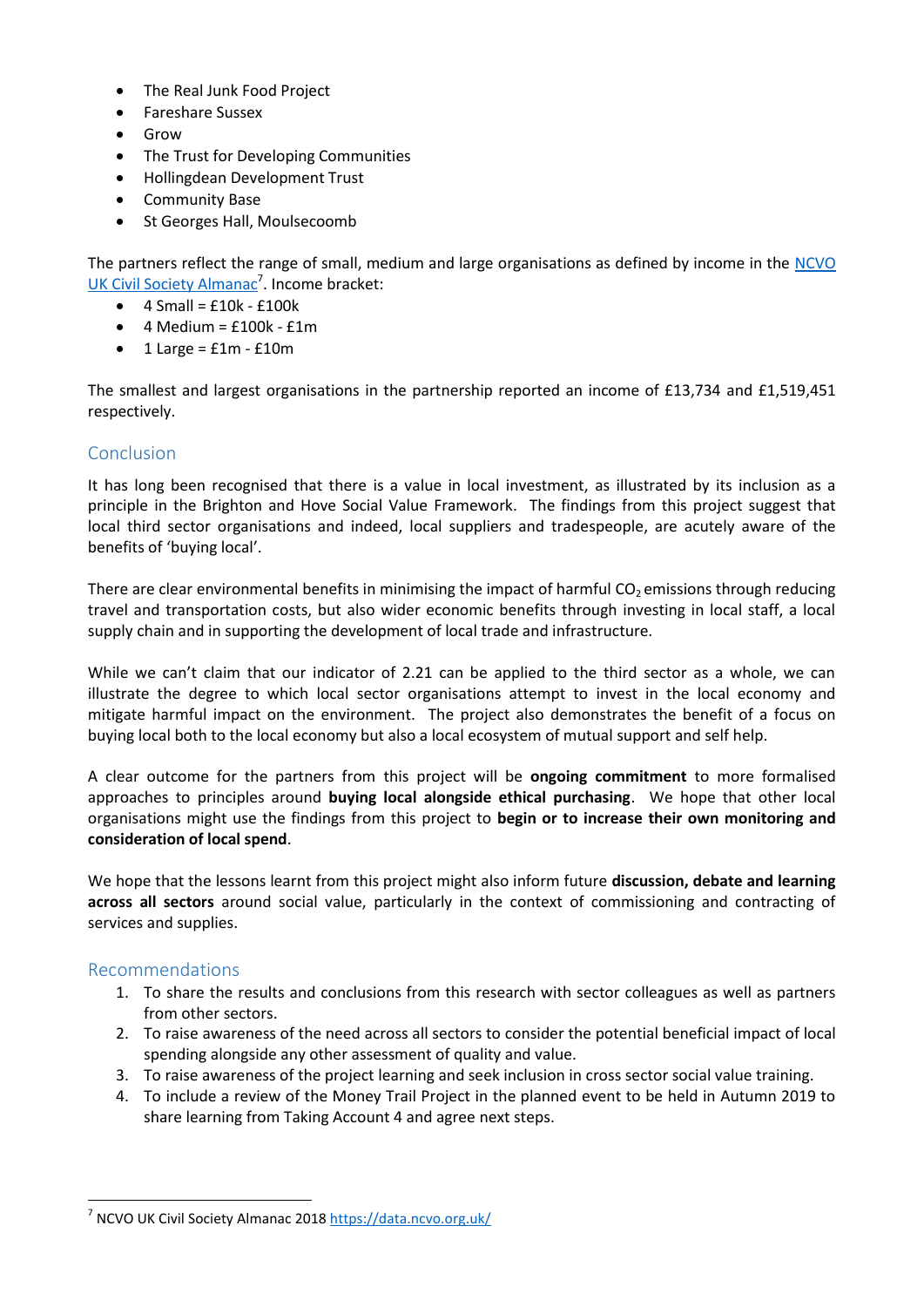# Acknowledgements

Community Works would like to thank our partners, LM3 Online and Brighton and Hove City Council for their involvement and support:

#### **Project Partners**

Vic Borrill, Brighton and Hove Food Partnership Paul Loman, The Real Junk Food Project Rachel Carless, Fareshare Sussex Jo Wren, Grow Kaye Duerdoth, Trust for Developing Communities Sandie Meredith and Shirley O'Connor, Hollingdean Development Trust Olivia Canham, Community Base Julian Rebera, St Georges Hall, Moulsecoomb Angie Greany, Community Works

**Methodological oversight and technical support**

Adam Wilkinson, LM3 Online

#### **Project management and project support**

Angie Greany, Community Works Yuki Kimura, Community Works Volunteer

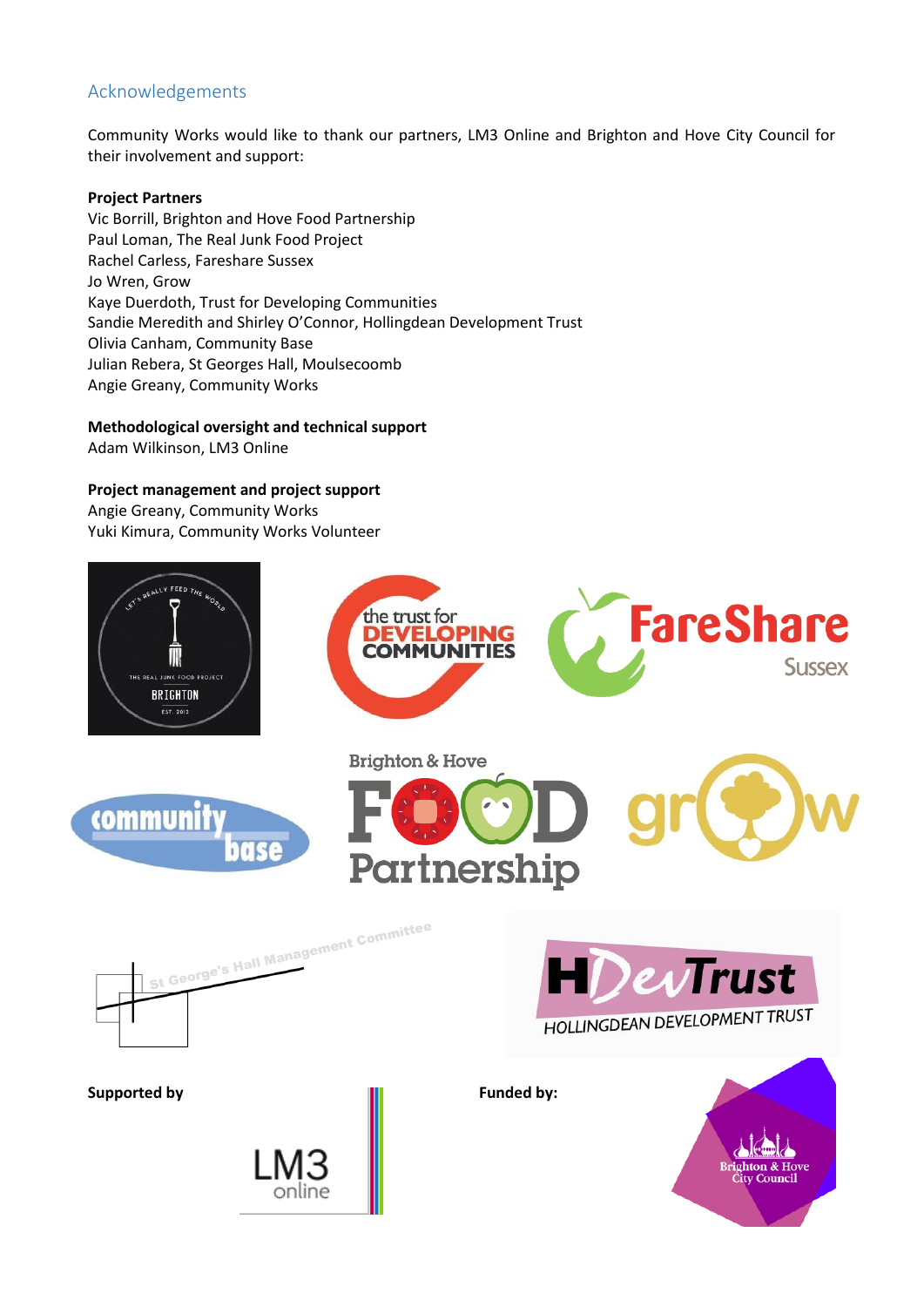# Appendices

# **Appendix 1: Extract from LM3 Online Results for all partners**

| Areas downloaded on 08-Jul-2019        |                                        |              |                            |                           |                                  |         |                  |                         |                    |
|----------------------------------------|----------------------------------------|--------------|----------------------------|---------------------------|----------------------------------|---------|------------------|-------------------------|--------------------|
| Region                                 | Area                                   | Value        | %Local<br><b>Suppliers</b> | Local<br><b>Suppliers</b> | Non<br>Local<br><b>Suppliers</b> | Avg LM3 | Avg Local<br>LM3 | Non<br>Avg<br>Local LM3 | <b>Total Value</b> |
| <b>BH Food Partnership</b>             | <b>BH Food Partnership</b>             | 589,876      | 46                         | 30                        | 65                               | 2.34    | 2.72             | 1.41                    | 1,380,309.84       |
| <b>Community Base</b>                  | <b>Community Base</b>                  | 280,482.86   | 30                         | 8                         | 27                               | 2.17    | 2.63             | 1.28                    | 608,647.81         |
| <b>Community Works</b>                 | <b>Community Works</b>                 | 1,519,451    | 59                         | 17                        | 29                               | 2.05    | 2.73             | 1.15                    | 3,114,874.55       |
| Fareshare                              | Fareshare                              | 270,359      | 18                         | 7                         | 38                               | 2.13    | 2.69             | 1.14                    | 575,864.67         |
| Grow                                   | Grow                                   | 25,526       | 29                         | 4                         | 14                               | 2.26    | 2.67             | 1.24                    | 57,688.76          |
| Hollingdean<br><b>Community Centre</b> | Hollingdean<br><b>Community Centre</b> | 29,693.73    | 29                         | 6                         | 21                               | 2.35    | 2.73             | 1.05                    | 69,780.27          |
| Real<br>Junk<br>Food<br>Project        | Food<br>Real<br>Junk<br>Project        | 58,604.76    | 36                         | 4                         | 11                               | 2.53    | 2.68             | 1.03                    | 148,270.04         |
| St Georges Hall                        | St Georges Hall                        | 13,734.87    | 45                         | 5                         | 11                               | 1.77    | 2.77             | 1.23                    | 24,310.72          |
| Trust for Developing<br>Communities    | Trust for Developing<br>Communities    | 580,303      | 56                         | 5                         | 9                                | 2.51    | 2.68             | 1.04                    | 1,456,560.53       |
|                                        |                                        | 3,368,031.22 |                            |                           |                                  |         |                  |                         |                    |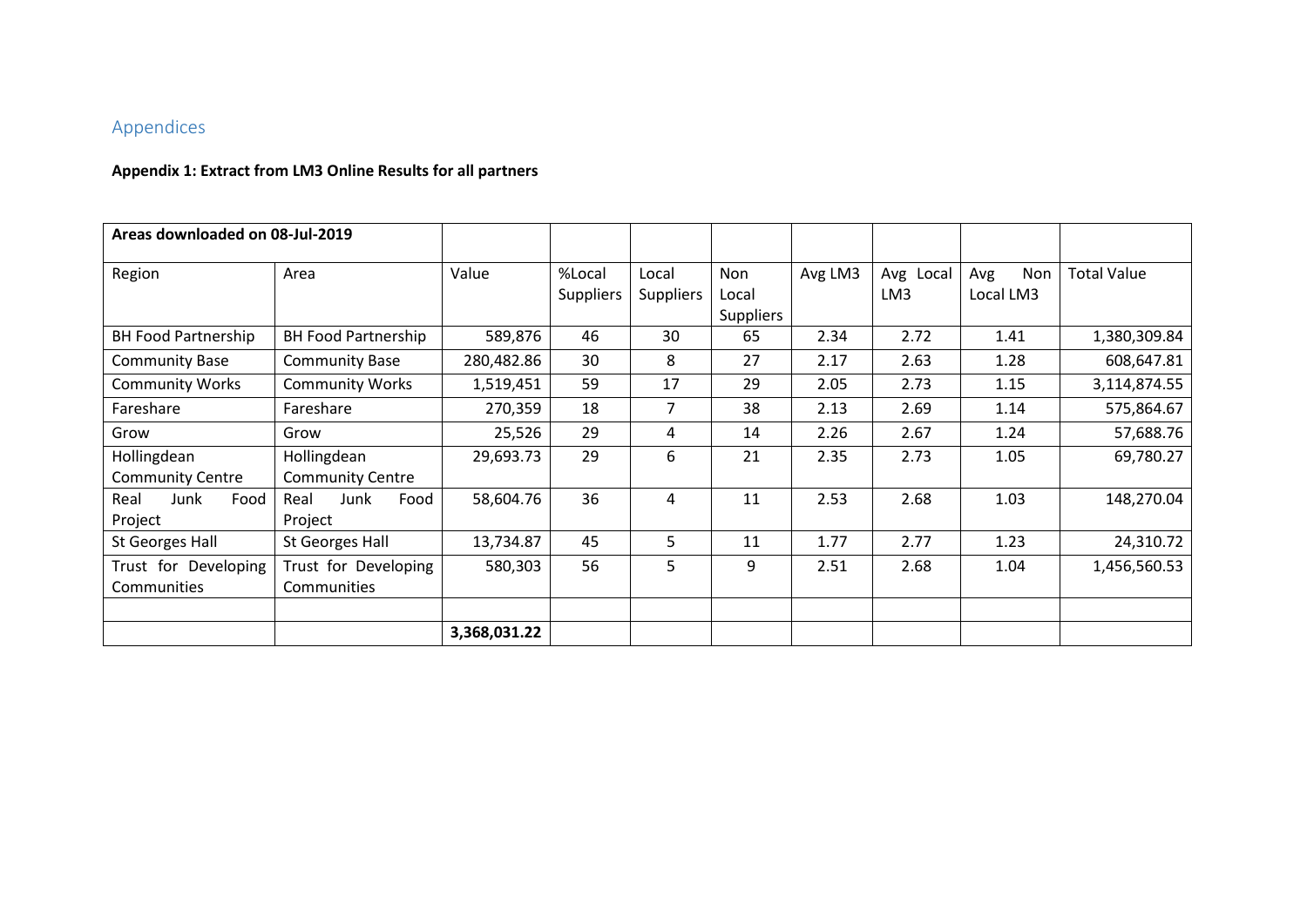# **Appendix 2: Calculation of weighted average LM3**

|                            | <b>Total Budget</b> | %     | LM <sub>3</sub> | Weighting | <b>Total Value</b> | Local LM3  | Weighting | <b>Non Local</b><br>LM3 | Weighting |
|----------------------------|---------------------|-------|-----------------|-----------|--------------------|------------|-----------|-------------------------|-----------|
|                            |                     |       |                 |           |                    |            |           |                         |           |
| <b>BH Food Partnership</b> | £589,876.00         | 17.51 | 2.34            | 40.98     | £1,380,309.84      | 2.72       | 47.64     | 1.41                    | 24.69     |
| <b>Community Base</b>      | £280,482.86         | 8.33  | 2.17            | 18.07     | £608,647.81        | 2.63       | 21.90     | 1.28                    | 10.66     |
| <b>Community Works</b>     | £1,519,451.00       | 45.11 | 2.05            | 92.48     | £3,114,874.55      | 2.73       | 123.16    | 1.15                    | 51.88     |
| Fareshare                  | £270,359.00         | 8.03  | 2.13            | 17.10     | £575,864.67        | 2.69       | 21.59     | 1.14                    | 9.15      |
| Grow                       | £25,526.00          | 0.76  | 2.26            | 1.71      | £57,688.76         | 2.67       | 2.02      | 1.24                    | 0.94      |
| Hollingdean<br>Community   | £29,693.73          | 0.88  | 2.35            | 2.07      | £69,780.27         | 2.73       | 2.41      | 1.05                    | 0.93      |
| Centre                     |                     |       |                 |           |                    |            |           |                         |           |
| Real Junk Food Project     | £58,604.76          | 1.74  | 2.53            | 4.40      | £148,270.04        | 2.68       | 4.66      | 1.03                    | 1.79      |
| St Georges Hall            | £13,734.87          | 0.41  | 1.77            | 0.72      | £24,310.72         | 2.77       | 1.13      | 1.23                    | 0.50      |
| Trust<br>for<br>Developing | £580,303.00         | 17.23 | 2.51            | 43.25     | £1,456,560.53      | 2.68       | 46.18     | 1.04                    | 17.92     |
| Communities                |                     |       |                 |           |                    |            |           |                         |           |
| Total                      | £3,368,031.22       |       | <b>AVG</b>      | 2.21      |                    | <b>AVG</b> | 2.71      | <b>AVG</b>              | 1.18      |
|                            |                     |       |                 |           |                    |            |           |                         |           |
| Overall value $@$ 2.21     | £7,443,349.00       |       |                 |           |                    |            |           |                         |           |